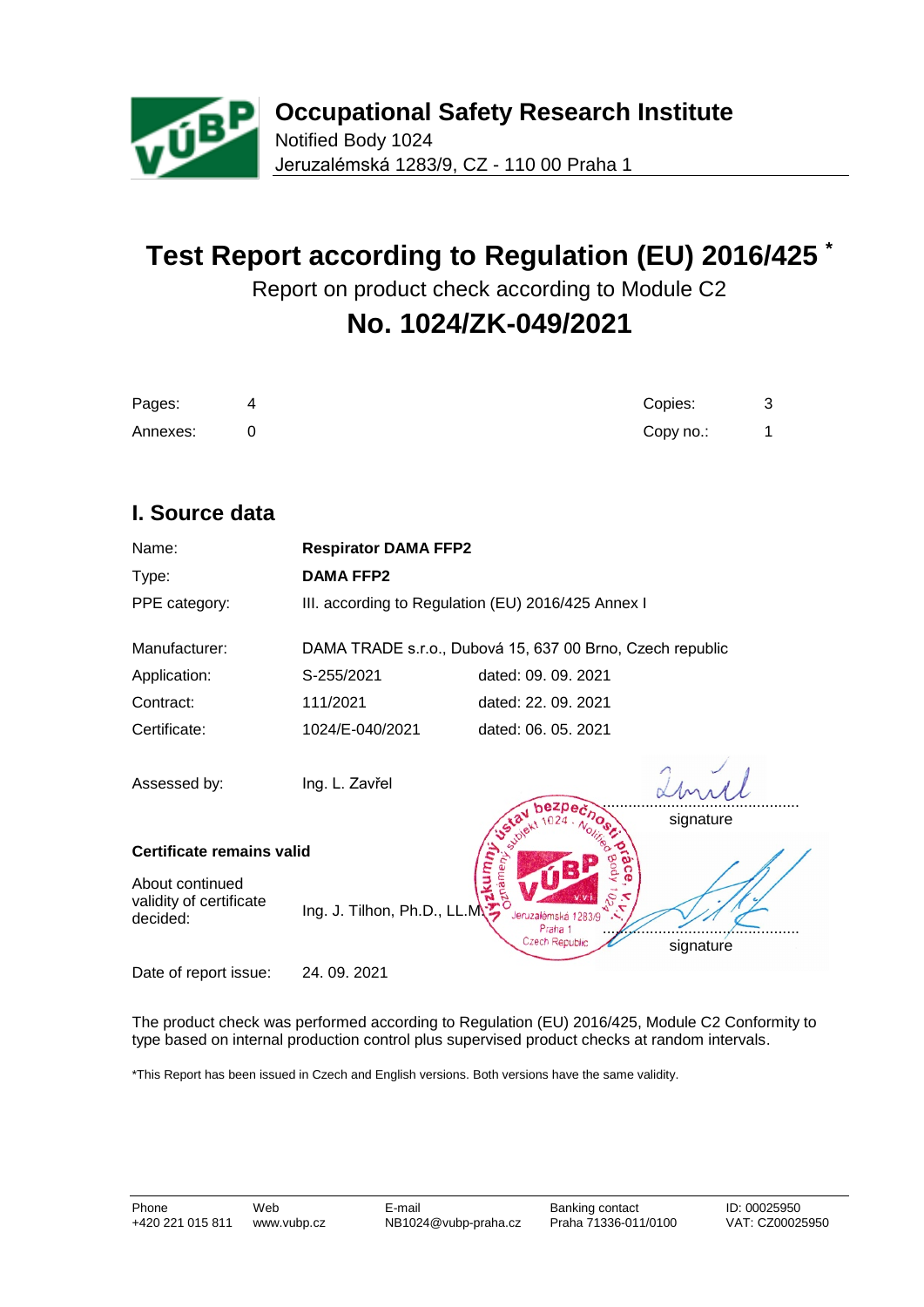

# **II. Basic information**

#### 1. Product description

The respirator **DAMA FFP2** NR provides the protection of the respiratory system of a user against solid and liquid aerosols in the air in accordance with the information supplied by the manufacturer.

#### 2. Sample withdrawal

Samples of the respirator DAMA FFP2 were taken in number of 20 pcs on 09. 09. 2021. The samples were registered in the Laboratory Register under numbers 3790 - 3809.

# **III. List of submitted technical documentation**

According to the manufacturer's declaration, there has been no change in the product or in the technical documentation.

The complete technical documentation has been already delivered during the product certification in 2021. The documentation is complete according to Regulation (EU) 2016/425 ANNEX III and it has been adequate for the assessment of the conformity with the technical requirements mentioned in this Regulation.

# **IV. Level determination of protective properties and safety function of the product**

On the product has been issued the Certificate no. 1024/E-040/2021 (NB 1024). The measurement results are described in the Final report no. 1024/ZZ-040/2021.

On the basis of the Application no. S-255/2021 and the Contract no. 111/2021 was performed the check of the PPE conformity with the certified type according to EN 149:2001+A1:2009 Respiratory protective devices. Filtering half masks to protect against particles. Requirements, testing, marking (idt. ČSN EN 149:2002+A1:2009, ČSN EN 149+A1 OPRAVA 1:2018)

The selected tests on the samples were carried out according to ČSN EN 149:2002+A1:2009) art.:

- 8.3.2 temperature conditioning
- 8.3.3 mechanical strenght
- 8.9.1 inhalation resistance
- 8.9.2 exhalation resistance
- 8.11 penetration of filter material paraffin oil

The numbering of articles in the paragraph "Test results" is consistent with the above-mentioned standard numbering.

# **V. Tests results**

#### **7.5 Material**

Requirement: Materials used shall be suitable to withstand handling and wear over the period for which the particle filtering half mask is designed to be used. After the temperature conditioning the particle filtering half mask shall not collapse. Any material from the filter media released by the air flow through the filter shall not constitute a hazard or nuisance for the wearer.

Discovered: After test of temperature resistance particle filtering half masks show no visible changes. After the mechanical resistance test, particle filtering half masks show no mechanical flaws. Evaluation: Samples have satisfied the requirement

#### **7.9.2 Penetration of filter material**

Requirement: The penetration of paraffin oil aerosol shall not exceed for class FFP2 the value of 6 %. Discovered: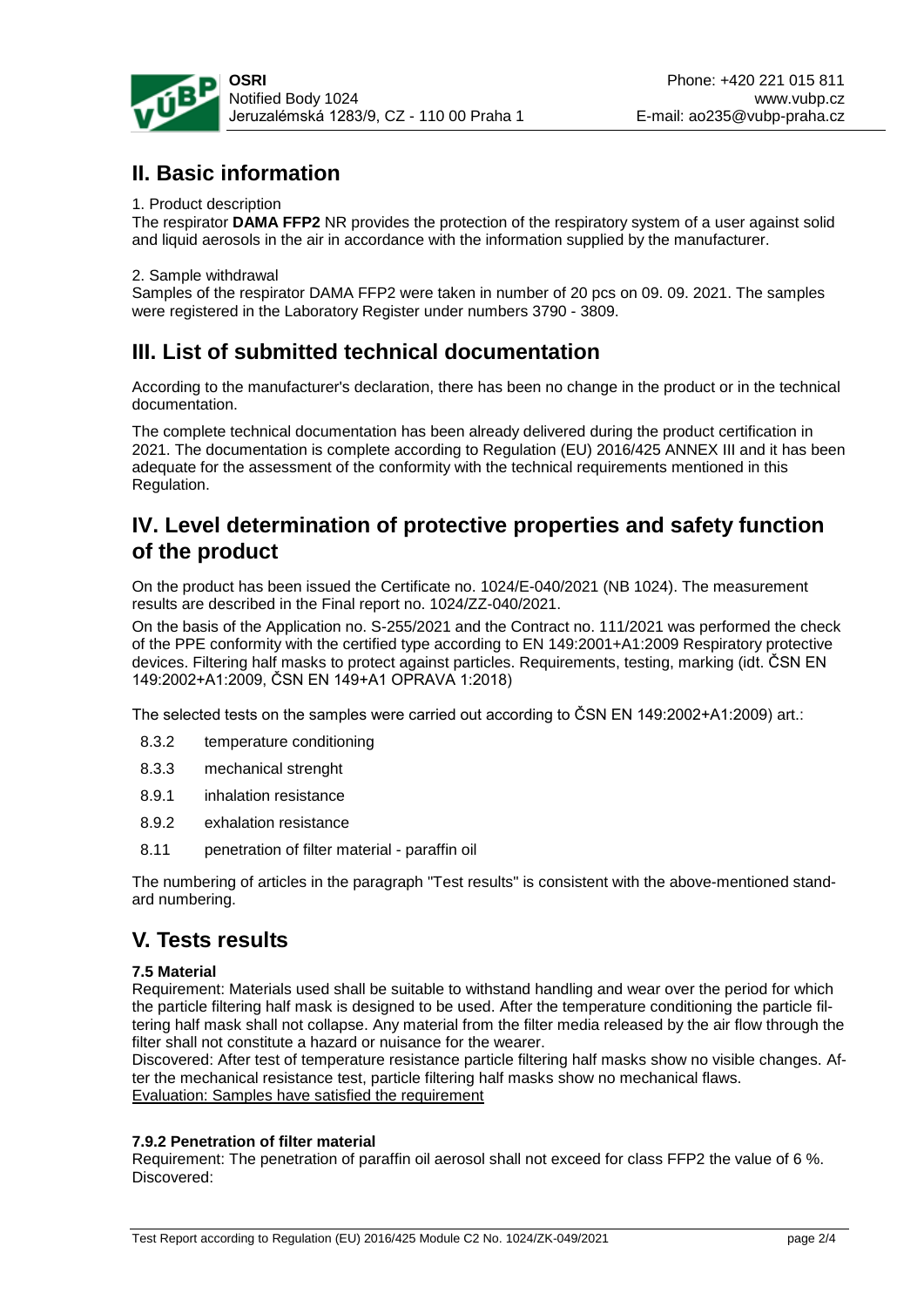

| sample | condition | penetration % |
|--------|-----------|---------------|
| 3794   | MS+TC     | ר י           |
| 3795   | $MS+TC$   |               |

#### Initial penetration of paraffin oil aerosol

Notice: MS - Mechanical strength TC - Temperature conditioned

#### Penetration of paraffin oil aerosol after exposition of 120 mg oil

| sample | condition | penetration % |  |
|--------|-----------|---------------|--|
| 3794   | MS+TC     |               |  |
| 3795   | MS+TC     |               |  |

Evaluation: Samples have satisfied the requirement

#### **7.16 Breathing resistance**

Requirement: The inhalation resistance for class FFP2 shall not exceed 70 Pa at flow of 30 l/min and 240 Pa at flow of 95 l/min.

Inhalation resistance

Discovered:

| sample |           |             | resistance Pa |
|--------|-----------|-------------|---------------|
|        | condition | at 30 l/min | at 95 l/min   |
| 3790   | ۹R        | 36          | 127           |
| 3791   | AR        | 39          | 139           |
| 3792   | ۹R        | 38          | 128           |

Notice: AR – As received

Requirement: The exhalation resistance for class FFP2 shall not exceed 300 Pa at flow of 160 l/min. Discovered:

|      |                 |       |      | position |      |       |
|------|-----------------|-------|------|----------|------|-------|
|      | samplecondition | ahead | down | up       | left | right |
|      |                 | Pa    | Pa   | Pa       | Pa   | Pa    |
| 3790 | AR              | 191   | 184  | 188      | 186  | 185   |
| 3791 | AR              | 199   | 190  | 194      | 191  | 192   |
| 3792 | AR              | 193   | 186  | 191      | 190  | 189   |

Evaluation: Samples have satisfied the requirement

#### **Non-homogeneity checking of production**

The non-homogeneity checking of the production was also carried out within the check. The client has chosen the procedure - once per year, take sufficient samples. The non-homogeneity was not found within the check.

### **VI. Conformity assessment to the essential requirements**

The relevant requirements referred to Regulation (EU) 2016/425 ANNEX II, applicable to the final product, were assessed. The harmonized standard EN 149:2001+A1:2009 has been used during the assessment.

The check has confirmed that the tested personal protective equipment

#### **conforms to the type described in the Certificate no. 1024/E-040/2021**

and continues to satisfy the relevant essential requirements of Regulation (EU) 2016/425, on personal protective equipment.